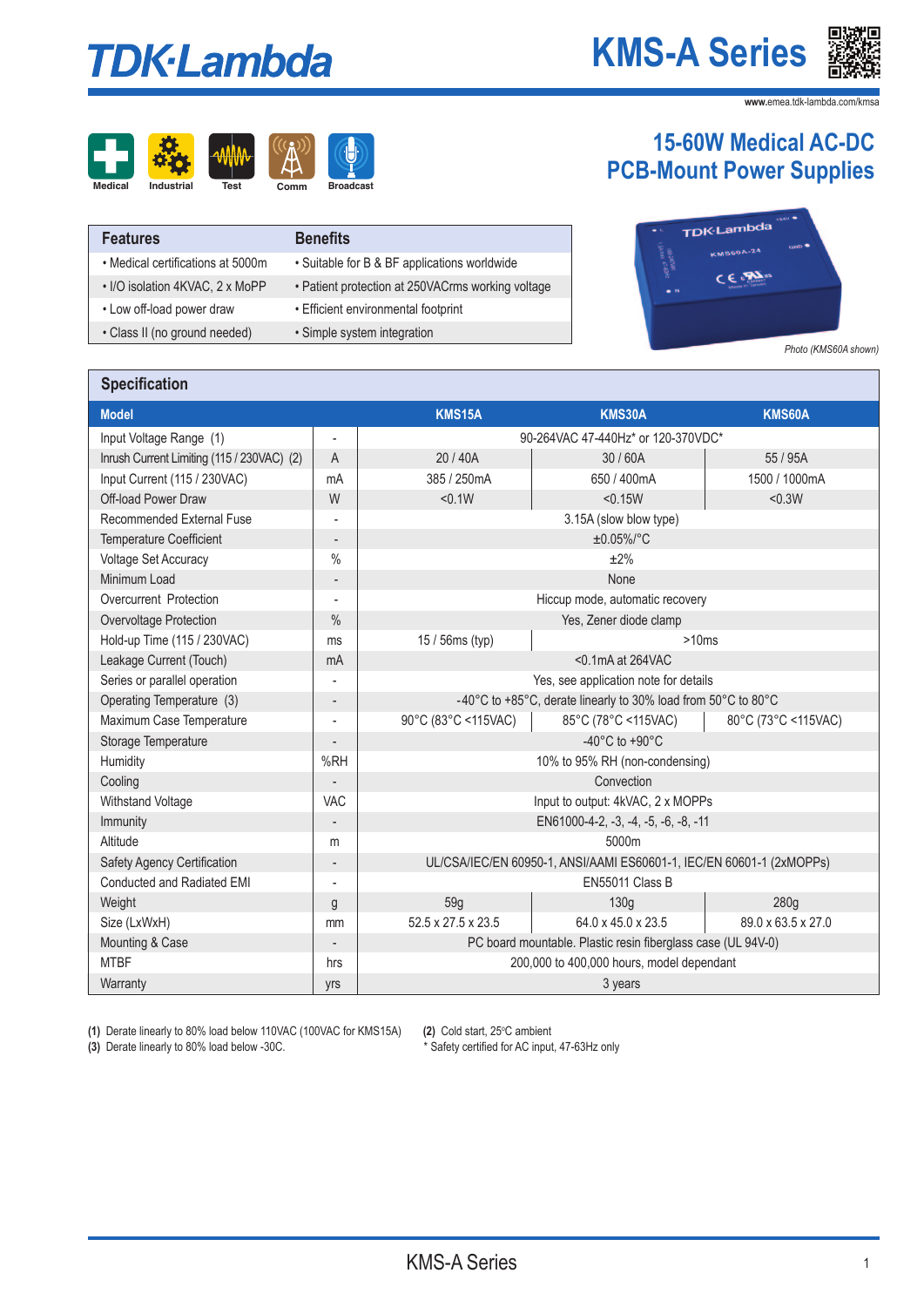# **TDK-Lambda**

| <b>Model Selector Single Output</b> |                                        |                                         |                     |                                         |                                     |                                     |                             |                                                       |
|-------------------------------------|----------------------------------------|-----------------------------------------|---------------------|-----------------------------------------|-------------------------------------|-------------------------------------|-----------------------------|-------------------------------------------------------|
| <b>MODEL</b>                        | <b>Output</b><br><b>Voltage</b><br>(V) | <b>Maximum</b><br><b>Current</b><br>(A) | <b>Power</b><br>(W) | <b>Output Ripple</b><br>& Noise<br>(mV) | Line<br><b>Requlation</b><br>$(\%)$ | Load<br><b>Regulation</b><br>$(\%)$ | <b>Efficiency</b><br>$(\%)$ | <b>Maximum</b><br><b>Capacitive Load</b><br>$(\mu F)$ |
| <b>KMS15A-5</b>                     | 5V                                     | 3A                                      | <b>15W</b>          | 120mV                                   | ±25mV                               | ±50mV                               | 79%                         | 7000                                                  |
| <b>KMS30A-5</b>                     | 5V                                     | 5A                                      | <b>25W</b>          | 100mV                                   | ±25mV                               | ±50mV                               | 84%                         | 6800                                                  |
| <b>KMS60A-5</b>                     | 5.1V                                   | 10A                                     | 51W                 | 100mV                                   | ±25mV                               | ±75mV                               | 86%                         | 10000                                                 |
| <b>KMS15A-9</b>                     | 9V                                     | 1.666A                                  | <b>15W</b>          | 120mV                                   | ±45mV                               | ±90mV                               | 80%                         | 5000                                                  |
| <b>KMS60A-9</b>                     | 9V                                     | 6.666A                                  | 60W                 | 100mV                                   | ±45mV                               | ±135mV                              | 87%                         | 5000                                                  |
| <b>KMS15A-12</b>                    | 12V                                    | 1.25                                    | <b>15W</b>          | 120mV                                   | ±60mV                               | ±120mV                              | 84%                         | 1500                                                  |
| KMS30A-12                           | 12V                                    | 2.5A                                    | 30W                 | 150mV                                   | ±60mV                               | ±120mV                              | 89%                         | 1600                                                  |
| KMS60A-12                           | 12V                                    | 5A                                      | 60W                 | 120mV                                   | ±60mV                               | ±120mV                              | 88%                         | 5000                                                  |
| <b>KMS15A-15</b>                    | 15V                                    | 1A                                      | <b>15W</b>          | 150mV                                   | ±75mV                               | ±150mV                              | 84%                         | 1000                                                  |
| <b>KMS30A-15</b>                    | 15V                                    | 2A                                      | 30W                 | 150mV                                   | ±75mV                               | ±150mV                              | 86%                         | 1200                                                  |
| <b>KMS60A-15</b>                    | 15V                                    | 4A                                      | 60W                 | 150mV                                   | ±75mV                               | ±150mV                              | 86%                         | 4000                                                  |
| <b>KMS15A-24</b>                    | <b>24V</b>                             | 0.625                                   | <b>15W</b>          | 240mV                                   | ±120mV                              | ±240mV                              | 85%                         | 470                                                   |
| <b>KMS30A-24</b>                    | 24 <sub>V</sub>                        | 1.25A                                   | 30W                 | 240mV                                   | ±120mV                              | ±240mV                              | 86%                         | 470                                                   |
| <b>KMS60A-24</b>                    | <b>24V</b>                             | 2.5A                                    | 60W                 | 240mV                                   | ±120mV                              | ±240mV                              | 87%                         | 2000                                                  |



| KMSA15         |                 |  |
|----------------|-----------------|--|
| Pin No.        | <b>Function</b> |  |
|                | $AC$ in $(L)$   |  |
| $\overline{2}$ | $AC$ in $(N)$   |  |
| 3              | +DC Out         |  |
|                | -DC Out         |  |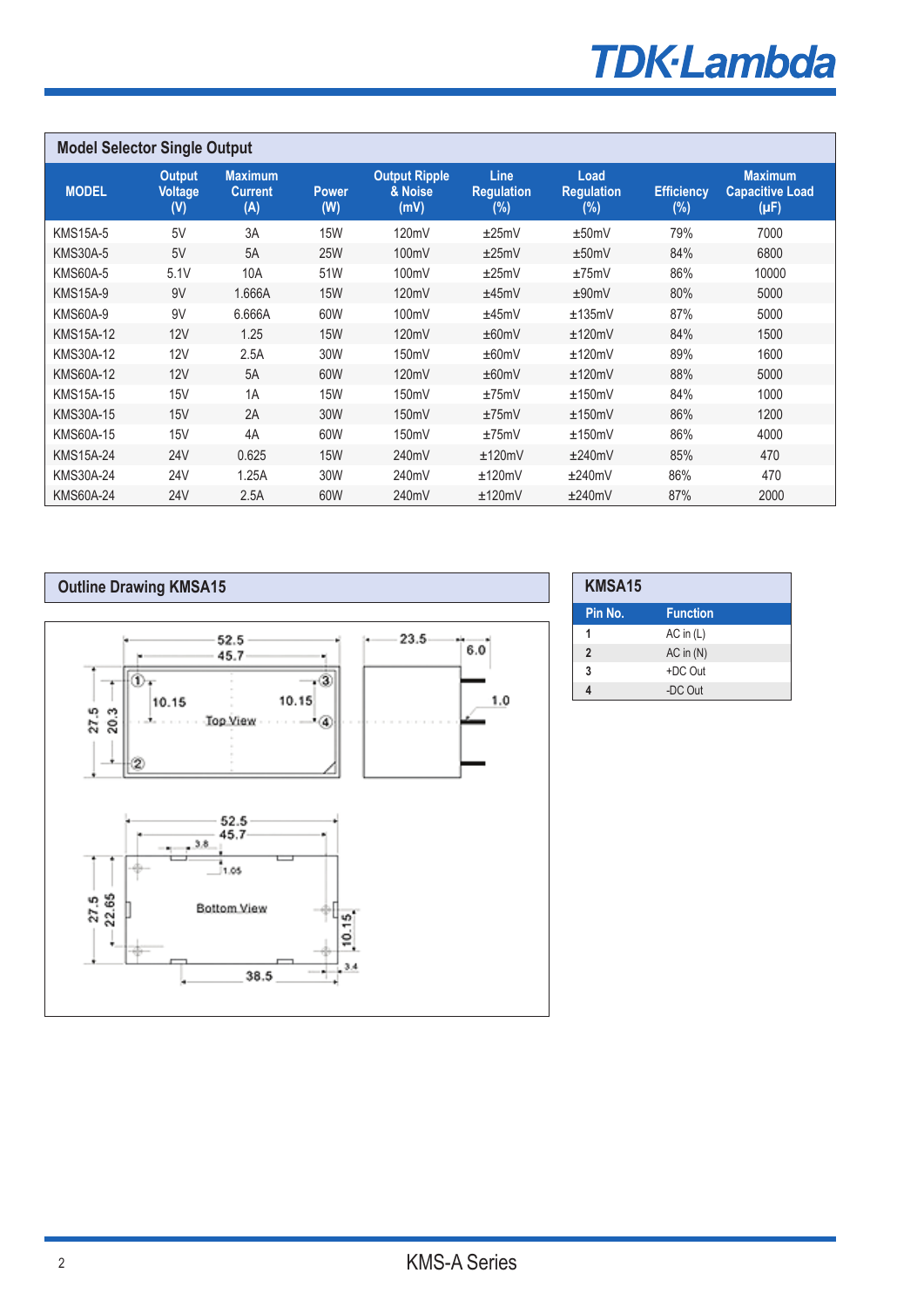# $d$ a and  $d$

#### **Dutline Drawing KMSA30**



The KMS30A-xx family of component power supplies is designed for use  $\mathcal{A}$ 

| <b>KMSA30</b>  |                 |
|----------------|-----------------|
| Pin No.        | <b>Function</b> |
|                | $AC$ in $(N)$   |
| $\overline{2}$ | $AC$ in $(L)$   |
| 3              | -DC Out         |
|                | No Pin          |
| 5              | +DC Out         |



| KMSA60         |                 |  |
|----------------|-----------------|--|
| Pin No.        | <b>Function</b> |  |
| 1              | $AC$ in $(L)$   |  |
| $\overline{2}$ | $AC$ in $(N)$   |  |
| 3              | +DC Out         |  |
| 4              | No Pin          |  |
| 5              | -DC Out         |  |
| 6              | No Pin          |  |
| 7              | No Pin          |  |